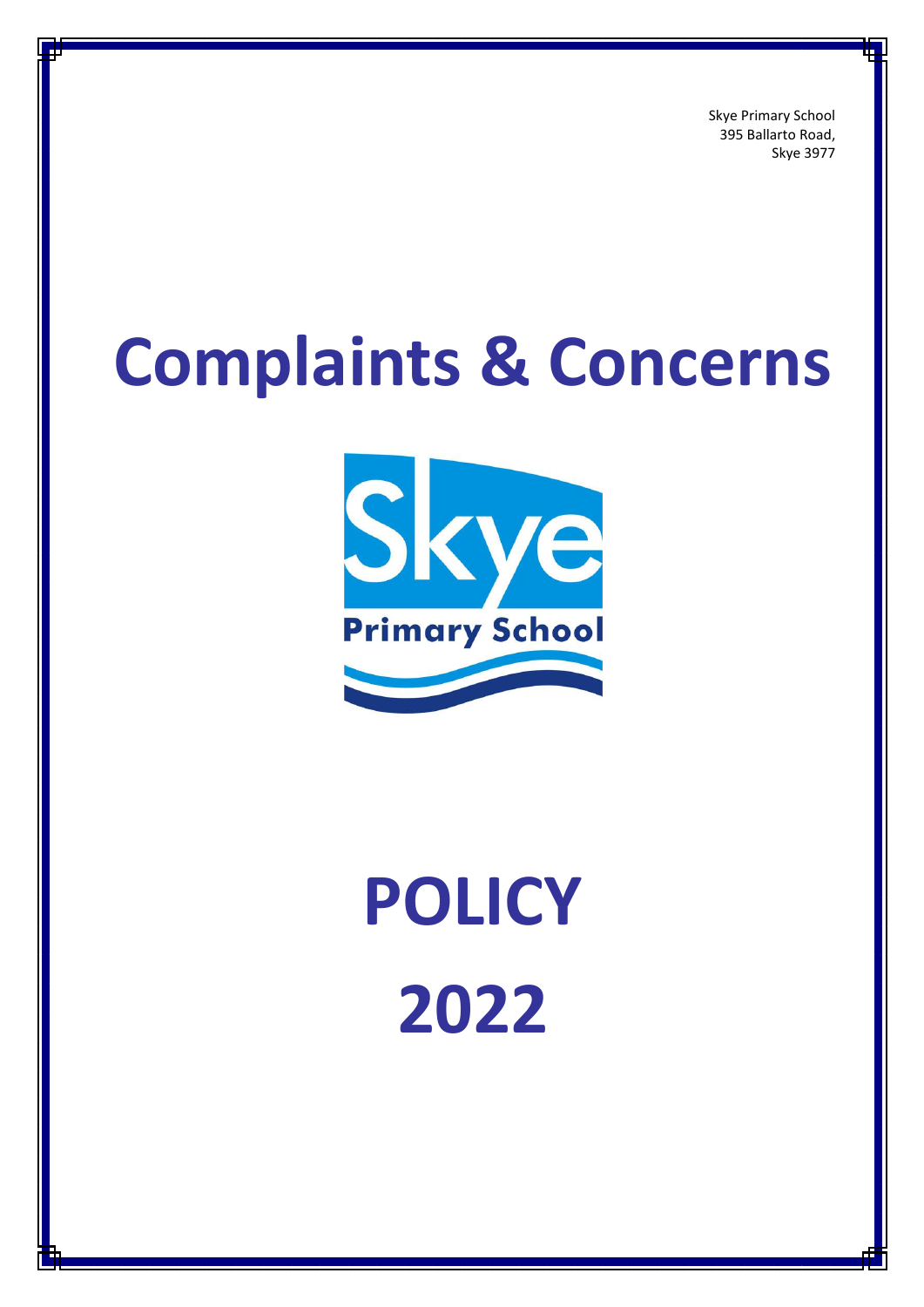

# **Complaints and Concerns Policy**

**Developed: Created**: 26/05/2022 **Consultation:** 20/06/2022 **Approved:** 20/06/2022 **Review date:** 20/06/2024



## **Help for non-English speakers**

If you need help to understand the information in this policy please contact Skye Primary School Administration Office via telephone: 03 9786 1555 or email: [skye.ps@education.vic.gov.au](mailto:skye.ps@education.vic.gov.au)

## **PURPOSE**

The purpose of this policy is to:

- provide an outline of the complaints process at Skye Primary School so that students, parents and members of the community are informed of how they can raise complaints or concerns about issues arising at our school
- ensure that all complaints and concerns regarding Skye Primary School are managed in a timely, effective, fair and respectful manner.

# **SCOPE**

This policy relates to complaints brought by students, parents, carers, or members of our school community and applies to all matters relating to our school.

In some limited instances, we may need to refer a complainant to another policy or area if there are different processes in place to the manage the issue including:

- Complaints and concerns relating to fraud and corruption will be managed in accordance with the department's [Fraud and Corruption Policy](https://www2.education.vic.gov.au/pal/report-fraud-or-corruption/overview)
- Criminal matters will be referred to Victorian Police
- Legal claims will be referred to the Department's Legal Division
- Complaints and concerns relating to child abuse will be managed in accordance with our Child Safety Responding and Reporting Obligations Policy and Procedures.

# **POLICY**

Skye Primary School welcomes feedback, both positive and negative, and is committed to continuous improvement. We value open communication with our families and are committed to understanding complaints and addressing them appropriately. We recognise that the complaints process provides an important opportunity for reflection and learning.

We value and encourage open and positive relationships with our school community. We understand that it is in the best interests of students for there to be a trusting relationship between families and our school.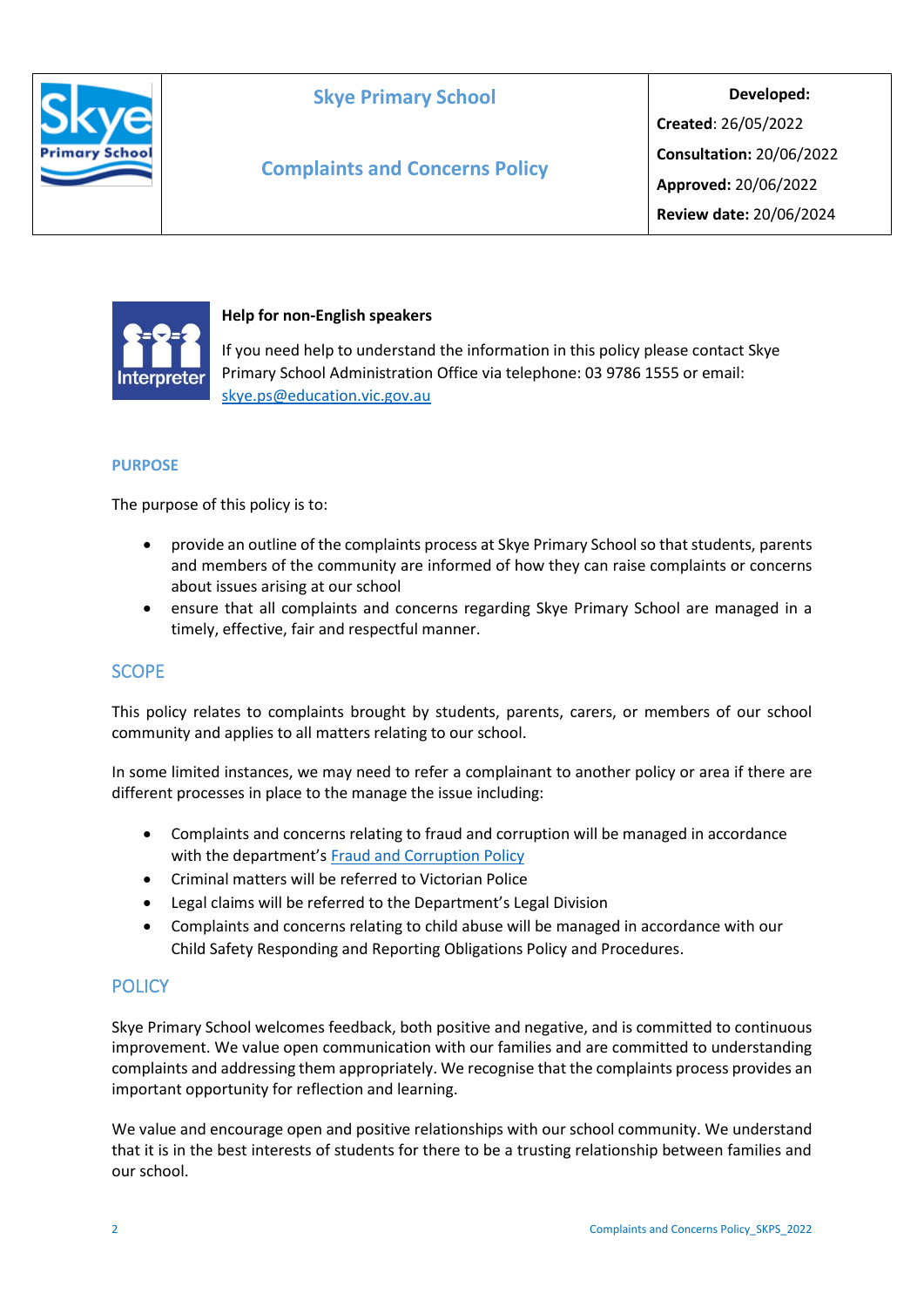When addressing a complaint, it is expected that all parties will:

- be considerate of each other's views and respect each other's role
- be focused on resolution of the complaint, with the interests of the student involved at the centre
- act in good faith and cooperation
- behave with respect and courtesy
- respect the privacy and confidentiality of those involved, as appropriate
- operate within and seek reasonable resolutions that comply with any applicable legislation and Department policy.
- recognise that schools and the Department may be subject to legal constraints on their ability to act or disclose information in some circumstances.

# COMPLAINTS AND CONCERNS PROCESS FOR STUDENTS

Skye Primary School acknowledges that issues or concerns can cause stress or worry for students and impact their wellbeing and learning. Skye Primary School encourages our students to raise issues or concerns as they arise so that we can work together to resolve them.

Students with a concern or complaint can raise them with a trusted adult at school, for example, with your classroom teacher, education support officers or a member the leadership team. This person will take your concern or complaint seriously and will explain to you what steps we can take to try to resolve the issue and support you.

You can also ask your parent, carer or another trusted adult outside of the school, to talk to us about the issue instead. Information about our parent/carer complaints and concerns process is outlined further below. The parent/carer process also applies to students who are mature minors, refer to: [Mature Minors and Decision Making.](https://www2.education.vic.gov.au/pal/mature-minors-and-decision-making/policy)

Other ways you can raise a concern or complaint with us include:

- talking to a member of the student representative council about your concern and any suggestions you have for resolving it
- participating in our Attitudes to School Survey (for Grades 4-6)

Further information and resources to support students to raise issues or concerns are available at:

- [Report Racism Hotline](https://www.vic.gov.au/report-racism-or-religious-discrimination-schools) (call 1800 722 476) this hotline enables students to report concerns relating to racism or religious discrimination
- [Reach Out](https://au.reachout.com/?gclid=CjwKCAiAgbiQBhAHEiwAuQ6BktaB5xneGFK3TnOql5c5eZ7af7dDm9ffLZa7N59FEtbtQzVIk8sGWhoC8N0QAvD_BwE)
- [Headspace](https://headspace.org.au/)
- [Kids Helpline](https://kidshelpline.com.au/?gclid=CjwKCAiAgbiQBhAHEiwAuQ6Bkro6UD2EBcRILznFnRhKjfi5I84jJlUa0fyiiYLQ4mHx5sXTStxH8BoCCEIQAvD_BwE) (call 1800 55 1800)
- [Victorian Aboriginal Education Association](https://www.vaeai.org.au/) (VAEAI)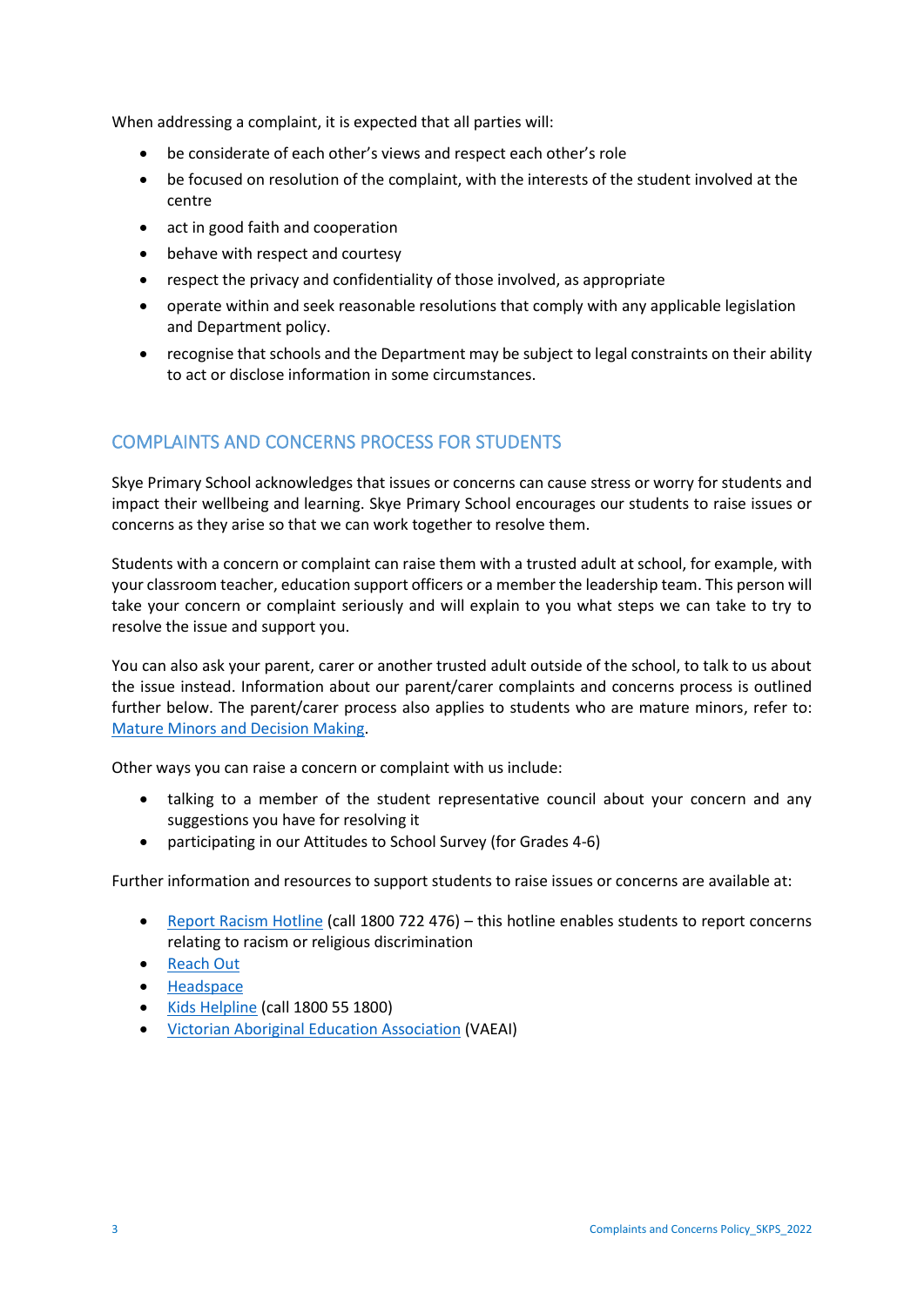# COMPLAINTS AND CONCERNS PROCESS FOR PARENTS, CARERS AND COMMUNITY **MEMBERS**

#### **Preparation for raising a concern or complaint**

Skye Primary School encourages parents, carers or members of the community who may wish to submit a complaint to:

- carefully consider the issues you would like to discuss
- remember you may not have all the facts relating to the issues that you want to raise
- think about how the matter could be resolved
- be informed by checking the policies and guidelines set by the Department and Skye Primary School.

#### **Support person**

You are welcome to have a support person to assist you in raising a complaint or concern with our school. Please advise us if you wish to have a support person to assist you, and provide their name, contact details, and their relationship to you.

#### **Raising a concern**

Skye Primary School is always happy to discuss with parents/carers and community members any concerns that they may have. Concerns in the first instance should be directed to your child's teacher, Assistant Principal or Principal. Where possible, school staff will work with you to ensure that your concerns are appropriately addressed.

#### **Making a complaint**

Where concerns cannot be resolved in this way, parents or community members may wish to make a formal complaint to the Principal or Assistant Principal.

If you would like to make a formal complaint, in most cases, depending on the nature of the complaint raised, our school will first seek to understand the issues and will then convene a resolution meeting with the aim of resolving the complaint together. The following process will apply:

- **1. Complaint received:** Please either email, telephone or arrange a meeting through the administration office with the Assistant Principal or Principal, to outline your complaint so that we can fully understand what the issues are. We can discuss your complaint in a way that is convenient for you, whether in writing, in person or over the phone.
- **2. Information gathering:** Depending on the issues raised in the complaint, the Principal, Assistant Principal or nominee may need to gather further information to properly understand the situation. This process may also involve speaking to others to obtain details about the situation or the concerns raised.
- **3. Response:** Where possible, a resolution meeting will be arranged with the Assistant Principal/Principal to discuss the complaint with the objective of reaching a resolution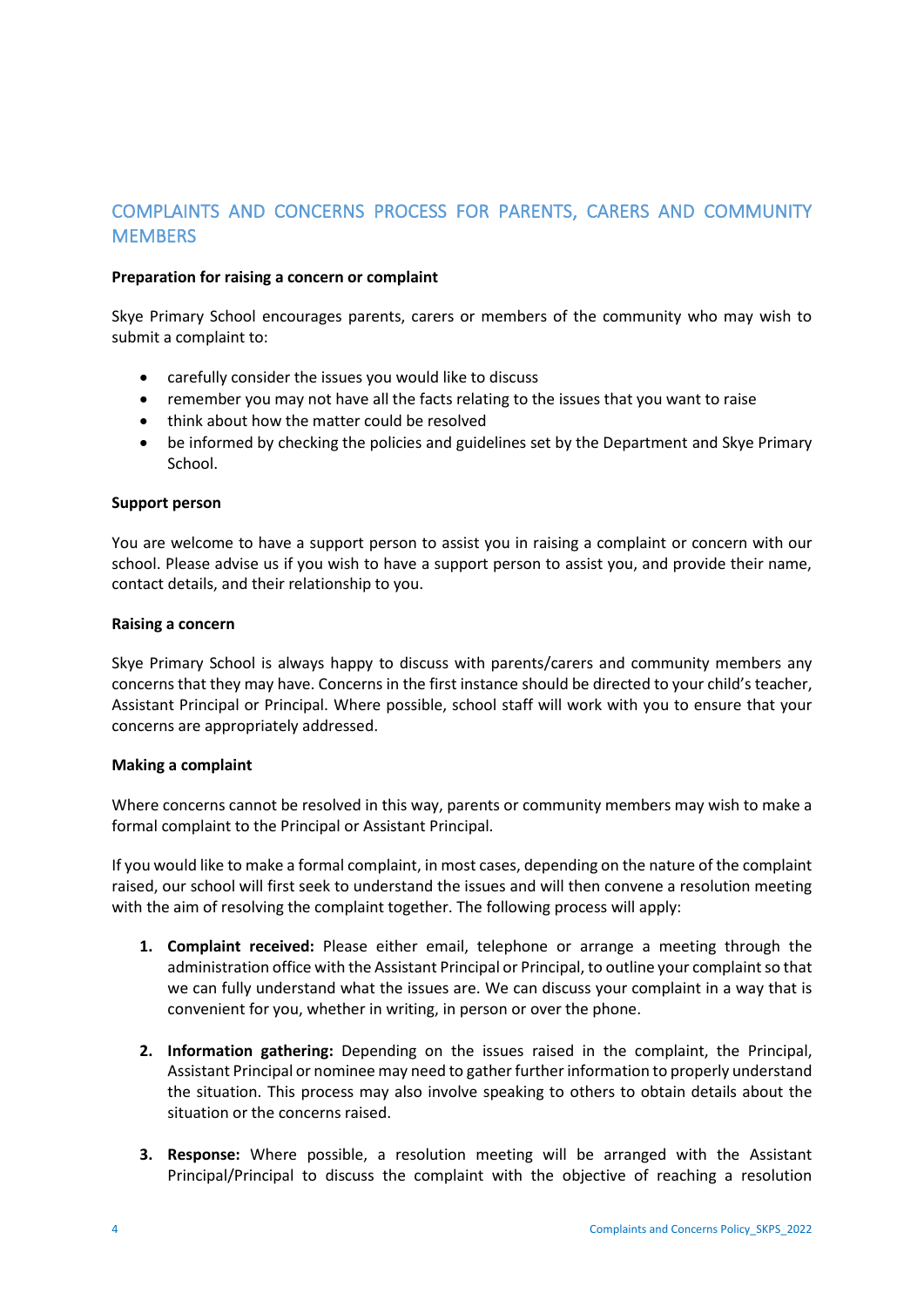satisfactory to all parties. If after the resolution meeting we are unable to resolve the complaint together, we will work with you to produce a written summary of the complaint in the event you would like to take further action about it. In some circumstances, the Principal may determine that a resolution meeting would not be appropriate. In this situation, a response to the complaint will be provided in writing.

**4. Timelines:** Skye Primary School will acknowledge receipt of your complaint as soon as possible (usually within two school days) and will seek to resolve complaints in a timely manner. Depending on the complexity of the complaint, Skye Primary School may need some time to gather enough information to fully understand the circumstances of your complaint. We will endeavour to complete any necessary information gathering and hold a resolution meeting where appropriate within 10 working days of the complaint being raised. In situations where further time is required, Skye Primary School will consult with you and discuss any interim solutions to the dispute that can be put in place.

Please note that unreasonable conduct (e.g. vexatious complaints) may need to be managed differently to the procedures in this policy.

#### **Resolution**

Where appropriate, Skye Primary School may seek to resolve a complaint by:

- an apology or expression of regret
- a change of decision
- a change of policy, procedure or practice
- offering the opportunity for student counselling or other support
- other actions consistent with school values that are intended to support the student, parent and school relationship, engagement, and participation in the school community.

In some circumstances, Skye Primary School may also ask you to attend a meeting with an independent third party, or participate in a mediation with an accredited mediator to assist in the resolution of the dispute.

#### **Escalation**

If you are not satisfied that your complaint has been resolved by the school, or if your complaint is about the Principal and you do not want to raise it directly with them, then the complaint should be referred to the south-eastern region (Bayside Peninsula) of department of education by contacting: Frankston office

Phone: [1300 338 738](tel:1300338738)

Location: 1 Petrie Street, Frankston 3199

Area: Bayside Peninsula

Skye Primary School may also refer a complaint to south-eastern region if we believe that we have done all we can to address the complaint.

For more information about the Department's parent complaints process, including the role of the Regional Office, please see: [Raise a complaint or concern about your school.](https://www.vic.gov.au/raise-complaint-or-concern-about-your-school#speaking-to-your-school)